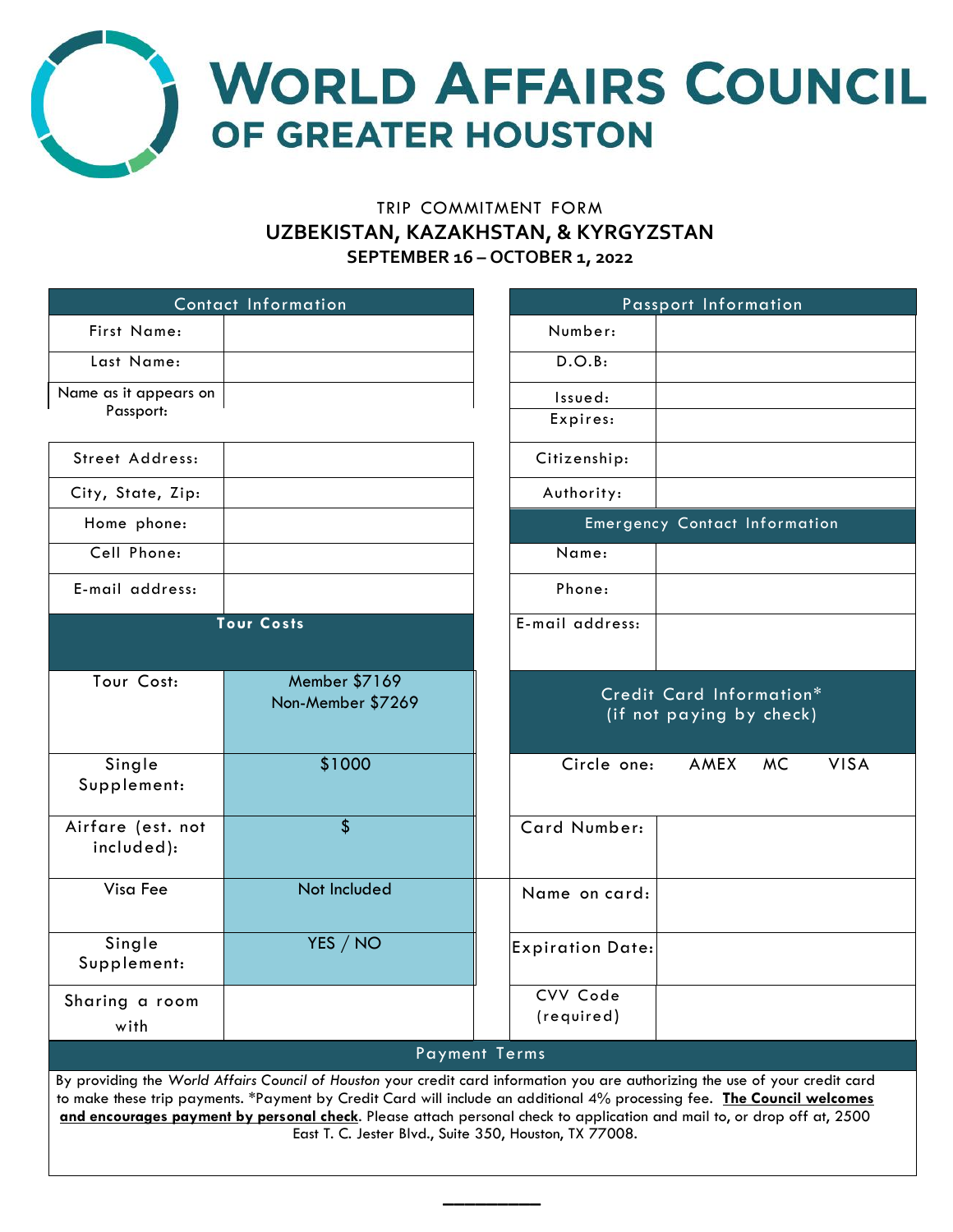- **1. The tour cost per person can increase based on the costs associated with COVID-19 testing requirements in the countries that will be toured, as well as testing prior to departing the United States. It is the traveler's responsibility to cover any costs at the arrival of the country/countries that require testing.**
- 2. **Deposit of \$1,000 is due with application. The deposit is non-refundable unless World Affairs Council cancels the trip**.
- **3. The final tour payment due on July 1st, 2022.**

\*Please note that if you do not indicate a roommate and none is available, you will be charged for a single supplement.

| Flight Arrangements - check one:                                                                                                                                                                                                                                                                                                                                                                                                                                                                                                     |        | Notes: |
|--------------------------------------------------------------------------------------------------------------------------------------------------------------------------------------------------------------------------------------------------------------------------------------------------------------------------------------------------------------------------------------------------------------------------------------------------------------------------------------------------------------------------------------|--------|--------|
| I plan to book the suggested flight on                                                                                                                                                                                                                                                                                                                                                                                                                                                                                               | $\Box$ |        |
| my own                                                                                                                                                                                                                                                                                                                                                                                                                                                                                                                               |        |        |
| I will make my own custom flight                                                                                                                                                                                                                                                                                                                                                                                                                                                                                                     | $\Box$ |        |
| arrangements                                                                                                                                                                                                                                                                                                                                                                                                                                                                                                                         |        |        |
| $\vdash$ plan to book the suggested flight with the $\vert$<br>assistance of the World Affairs                                                                                                                                                                                                                                                                                                                                                                                                                                       | $\Box$ |        |
| Council.                                                                                                                                                                                                                                                                                                                                                                                                                                                                                                                             |        |        |
| Travelers not taking the group flight MUST:<br>$\mathbf{I} \quad \mathbf{A} \quad \mathbf{A} \quad \mathbf{A} \quad \mathbf{A} \quad \mathbf{A} \quad \mathbf{A} \quad \mathbf{A} \quad \mathbf{A} \quad \mathbf{A} \quad \mathbf{A} \quad \mathbf{A} \quad \mathbf{A} \quad \mathbf{A} \quad \mathbf{A} \quad \mathbf{A} \quad \mathbf{A} \quad \mathbf{A} \quad \mathbf{A} \quad \mathbf{A} \quad \mathbf{A} \quad \mathbf{A} \quad \mathbf{A} \quad \mathbf{A} \quad \mathbf{A} \quad \mathbf{A} \quad \mathbf{A} \quad \mathbf{$ |        |        |

- 1. Provide *World Affairs Council of Greater Houston* a copy of your flight itinerary at least two weeks prior to the departure date.
- 2. Arrive at the destination no more than 2 hours after the rest of the group.

## **Health Policy Notice**

**Participants in any Council trip must be in good physical and psychological health and be able to keep up with the pace of the group.**

| Does your health allow you to:                                   |        |                |                                |        |        |
|------------------------------------------------------------------|--------|----------------|--------------------------------|--------|--------|
| Travel internationally?                                          | Yes    | $No$ $\Box$    | Walk on uneven surfaces and    | Yes    | No     |
|                                                                  | □      |                | varied terrain?                | $\Box$ | $\Box$ |
| Handle your own luggage?                                         | Yes    | $No$ $\square$ | Climb up and down stairs/hills | Yes    | No     |
|                                                                  | $\Box$ |                | without help?                  | $\Box$ | $\Box$ |
| Enter and exit a motor                                           | Yes    | $No$ $\Box$    | Walk for long distances (up to | Yes    | No     |
| coach easily?                                                    | □      |                | 3 hours)?                      | $\Box$ | $\Box$ |
| List any medical conditions you have that we should be aware of: |        |                |                                |        |        |
|                                                                  |        |                |                                |        |        |
|                                                                  |        |                |                                |        |        |
| List any medications you are taking:                             |        |                |                                |        |        |
|                                                                  |        |                |                                |        |        |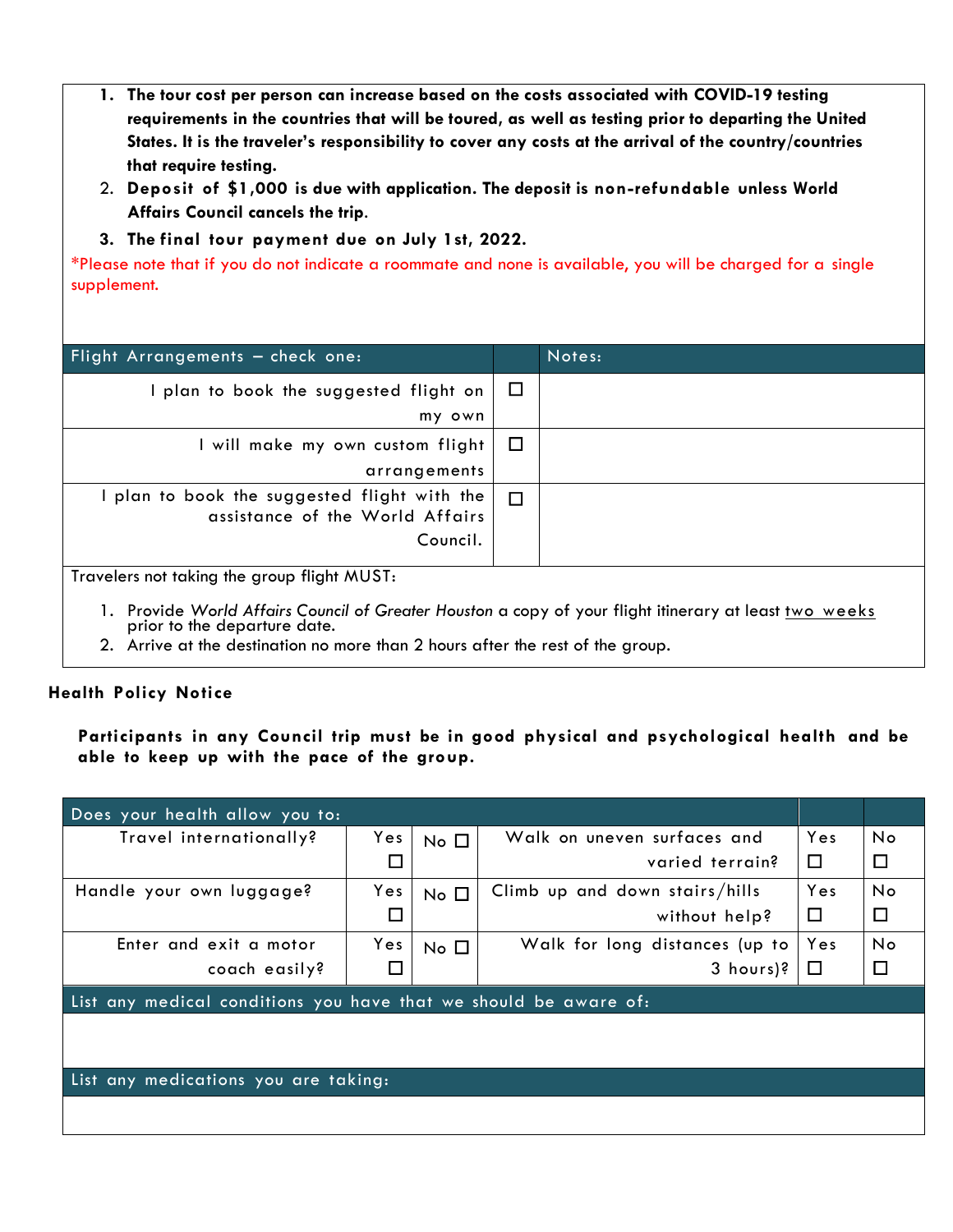| List any allergies (including food allergies): |  |  |
|------------------------------------------------|--|--|
|                                                |  |  |
|                                                |  |  |
| Primary care physician contact information     |  |  |
| Physician's Name:                              |  |  |
| Physician's Phone Number:                      |  |  |

The Council has the right to refuse the participation of any applicant if it decides that the applicant's condition is not adequate for a group tour.

Traveler Preferences and Additional Information:

This information helps us to get to know you and your travel preferences better. We will incorporate it into trip planning when possible. Thank you.

### **Dietary Preferences:**

| Regular Vegetarian Other: 1 am allergic to: 1 am allergic to:                                                             |
|---------------------------------------------------------------------------------------------------------------------------|
| Leisure Preferences:                                                                                                      |
| enjoy some leisure time      enjoy ample leisure time        prefer very little leisure time<br>$\Box$ Other: ___________ |
| <b>Lodging Preferences:</b>                                                                                               |
| $\Box$ 3 star $\Box$ 3-4 star $\Box$ 4 star $\Box$ 4-5star $\Box$ 5-star $\Box$ Other:                                    |
| <b>Preferred Touring Pace:</b>                                                                                            |
| $\Box$ Fast-paced $\Box$ Moderate $\Box$ Slower, more relaxed $\Box$ Slow with ample rest breaks                          |
| <b>Small Group Travel Experience:</b>                                                                                     |
| $\Box$ I have traveled with small groups before. $\Box$ This is my first small-group travel experience                    |
| If we have a few hours of leisure time available, I prefer to: (check all that apply)                                     |
| $\Box$ Explore on my own $\Box$ Rest and relax at the hotel $\Box$ Find something more to do with group                   |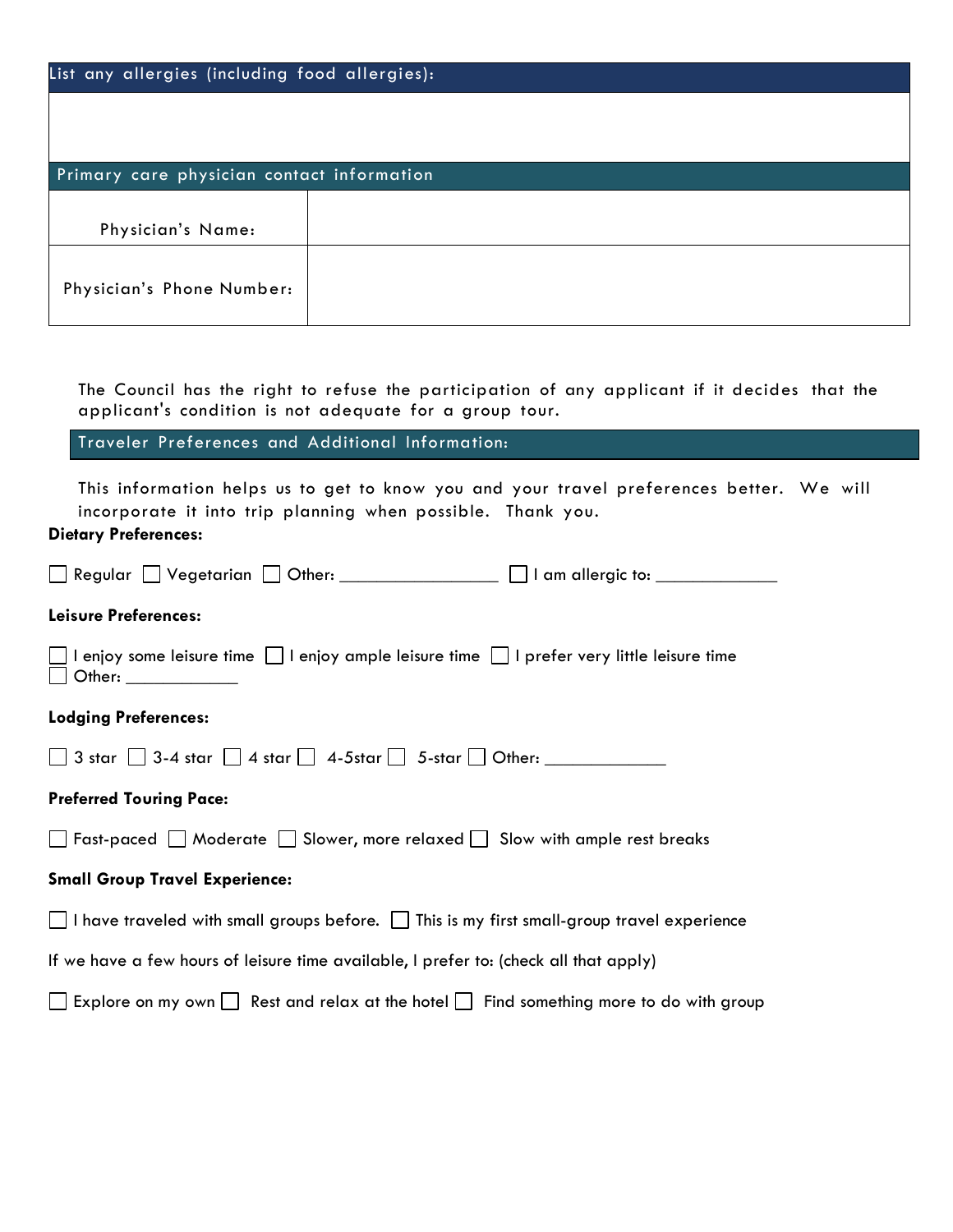### RELEASE OF LIABILITY Liability Waiver

"I (print name) am participating in the World Affairs Council- sponsored travel to Central Asia. I hereby RELEASE, WAIVE, DISCHARGE AND AGREE TO HOLD HARMLESS the World Affairs Council, including any employees, agents, or representatives of the World Affairs Council or assignees or successors thereto ("Releasees"), from and against any and all liability, claims, demands, actions, or causes of action whatsoever, including but not limited to negligence, personal or bodily injury, including death, property damage, losses and expenses, other damages, or attorneys' fees, arising out of or in any way related to participation with this Trip. I am aware that there are possible risks and dangers associated with my participation in the trip.

I hereby choose to voluntarily participate in said Trip with full knowledge that said Trip may be hazardous to me and my property. I VOLUNTARILY ASSUME FULL RESPONSIBILITY FOR ANY RISKS OF LOSS, PROPERTY DAMAGE OR PERSONAL INJURY, INCLUDING DEATH, that may be sustained by me, or any loss or damage to property owned by me, as a result of being engaged in such an activity, WHETHER CAUSED BY THE NEGLIGENCE OF RELEASEES or otherwise.

BY SIGNING THIS WAIVER OF LIABILITY AND RELEASE, I ACKNOWLEDGE AND REPRESENT that I have read and understood this document, waiver of liability, and the travel information provided by the World Affairs Council. I fully agree and understand all terms and conditions incorporated into this document and waiver of liability."

**Name: (Printed): \_\_\_\_\_\_\_\_\_\_\_\_\_\_\_\_\_\_\_\_\_\_\_\_\_\_\_\_\_\_\_\_\_\_\_\_\_\_\_\_\_\_\_\_\_\_**

**Signature: Date:** 

I am signing to give parental consent on behalf of my son/daughter who is a minor. **Minor's** 

| Name: (Printed) |  |  |  |
|-----------------|--|--|--|
| Signature:      |  |  |  |

**Date:**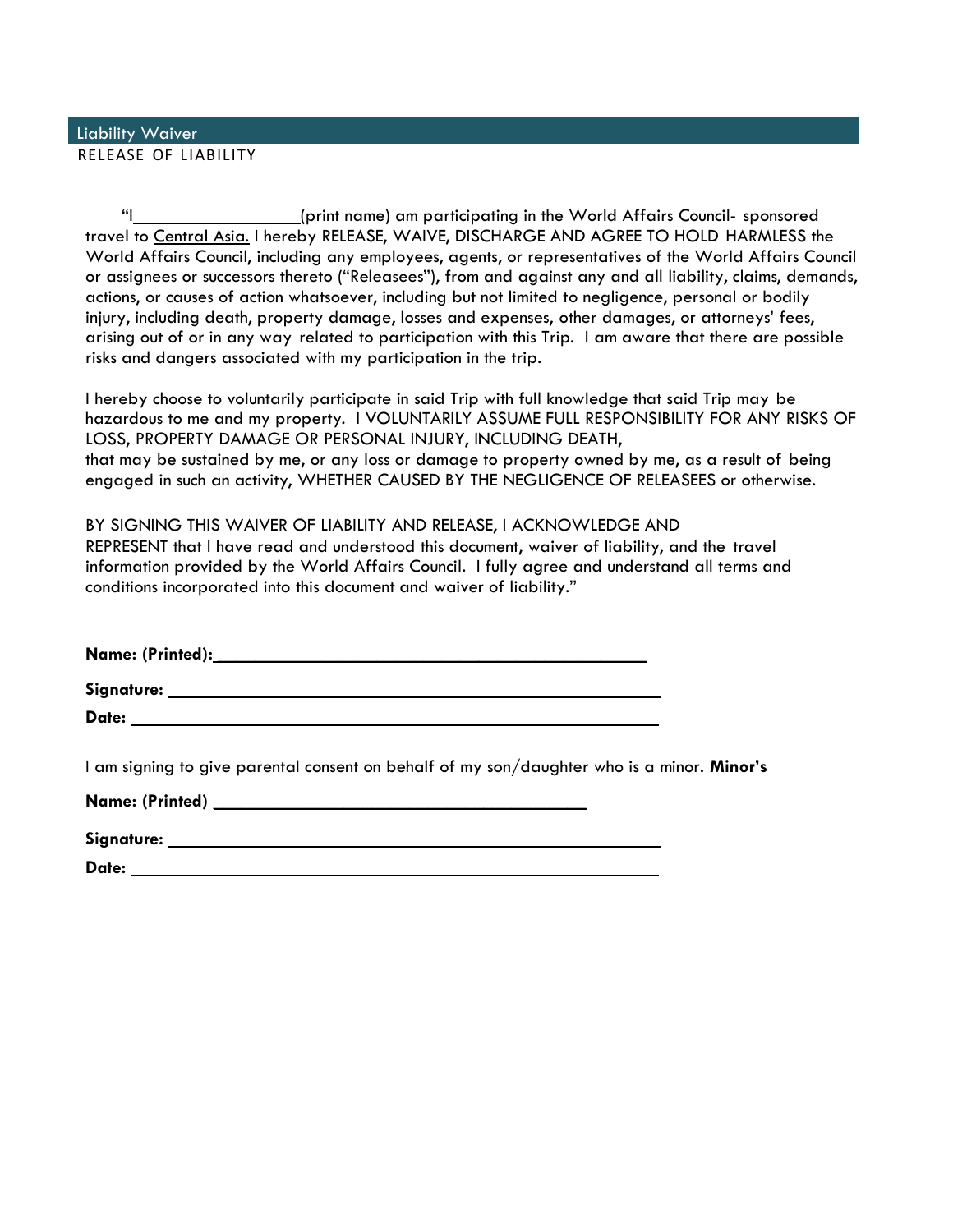- **Remain mindful and considerate of the country, cultures, and customs you experience**. It is a good idea to do some research about your destination, so you are informed about what to expect before the trip begins.
- **Be respectful of the WAC host and tour guides** who are working to make the trip run smoothly. They are not stewards and do not provide a concierge service to travelers.
- **You are expected to maintain your own luggage and personal effects** throughout the trip.
- **Do not stray off alone**, keep an eye on your personal belongings, and be aware of your surroundings in order to avoid any potentially dangerous or difficult situations.
- **Be careful to avoid injury**, especially as some trip require a higher level of physical activity. Look over the itinerary and make sure you do not have any limitations to any planned activities.
- **Be considerate of the planned schedule** and of other travelers.
- **Communicate with WAC host** about any personal concerns during the trip.

## **Responsibilities of the WAC host**

- **Represent the World Affairs Council of Greater Houston** and its mission abroad.
- **Serve as a point of contact** between the World Affairs Council of Greater Houston, the travelers, and the tour guides.
- **Maintain and distribute tips** for all travelers when appropriate for all accrued services.
- **Be positive**, engaged, and promote the engagement of the travelers.
- **Enforce the planned schedule** while also being considerate of guests needs.
- **Maintain communication**, if available, with the WACH office throughout the duration of the trip.
- **Report all incidents immediately** to the WACH office.

I accept the above expectations and responsibilities in full and acknowledge that by traveling with the World Affairs Council of Greater Houston, I am representing this organization and its members in a positive and respectful manner.

| Name: (Printed) |  |  |
|-----------------|--|--|
|                 |  |  |
| Signature:      |  |  |
|                 |  |  |
| Date:           |  |  |
|                 |  |  |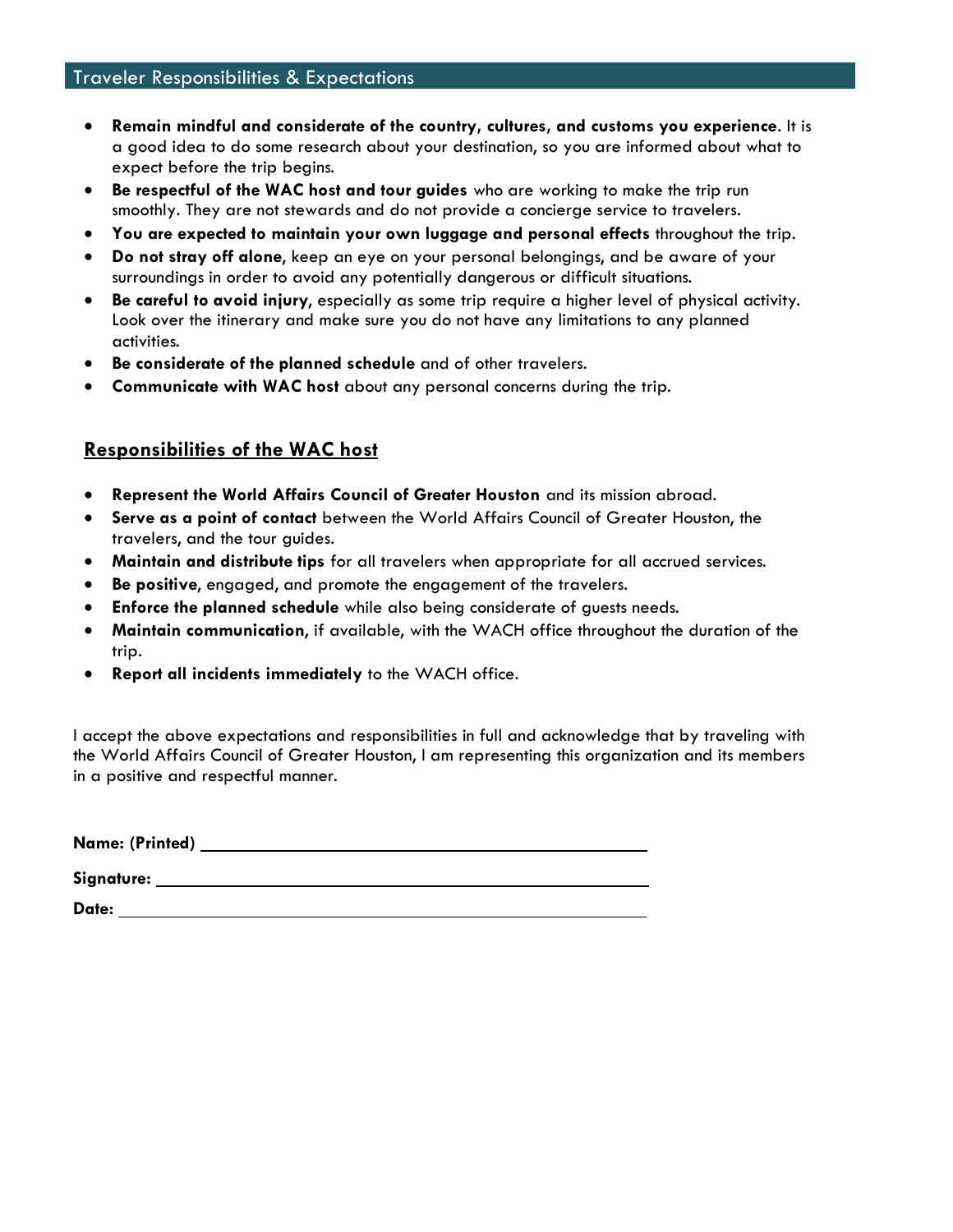| Refund and General Travel Policy Notices<br>Please initial on every line to indicate your agreement to these terms (required):                                                                                                                                                                                                                                                                                                                                                                                                                                             |
|----------------------------------------------------------------------------------------------------------------------------------------------------------------------------------------------------------------------------------------------------------------------------------------------------------------------------------------------------------------------------------------------------------------------------------------------------------------------------------------------------------------------------------------------------------------------------|
| Your reservation will be confirmed upon receipt of your \$1000 deposit. The deposit is not refundable<br>unless the Council cancels the trip.                                                                                                                                                                                                                                                                                                                                                                                                                              |
| Any cancellation after your final payment is made will be 100% non-refundable, as all travel expenses are<br>prepaid in advance by the Council several weeks prior to your departure. This includes receiving a positive<br>Covid test result prior to the trip departure. Unfortunately, this will also result in a full loss of payment.                                                                                                                                                                                                                                 |
| Each traveler understands, agrees, and assumes any and all costs and risks associated with international<br>travel, including those impacted by current or changing Covid travel guidelines. Each traveler understands<br>that travel guidelines can change rapidly and agrees to abide by all international travel restrictions and<br>guidelines.                                                                                                                                                                                                                        |
| Travel insurance is highly recommended for each traveler. Travel insurance is a separate expense and not<br>included or provided in this travel package. Each traveler is strongly encouraged to evaluate your own<br>specific needs and risk comfort level. Travel insurance is not provided by the Council.                                                                                                                                                                                                                                                              |
| If any traveler proves to be either slowing down the group or harmful to her/himself or to the group, the<br>Council has the right to terminate that traveler's expedition without any refunds.                                                                                                                                                                                                                                                                                                                                                                            |
| World Affairs Council travelers are prepared to obey and respect the laws of the United States<br>as well as the laws of the country/countries they are visiting.                                                                                                                                                                                                                                                                                                                                                                                                          |
| The World Affairs Council of Houston is responsible for the arrangements and services described in their<br>brochures. World Affairs Council of Houston, its employees, and agents cannot be held responsible, in the<br>absence of their own gross neglect, for events over which they have no control, nor for acts and omissions<br>by persons, companies or agencies, including hotels, airlines, restaurants, and sea and land transportation<br>companies or any other unnamed entities that are not directly controlled by the World Affairs Council of<br>Houston. |

#### Acknowledgement (required):

Please sign your initials to confirm you understand and accept each of the below statements.

\_\_\_ I have read, understand, and agree to the terms and conditions stated in this form and I confirm that all the information is accurate.

\_\_\_ I understand that Council trips often include walking tours, which last 1-3 hours at a time and are reasonably paced. I agree that my health allows me to comfortably participate in walking tours.

\_\_\_ I understand that a deposit of \$1000 is due with this form to assure my reservation. This deposit is non-refundable unless the *World Affairs Council of Houston* cancels the trip.

Checklist:

Please make sure that you have checked all these boxes before proceeding to sign.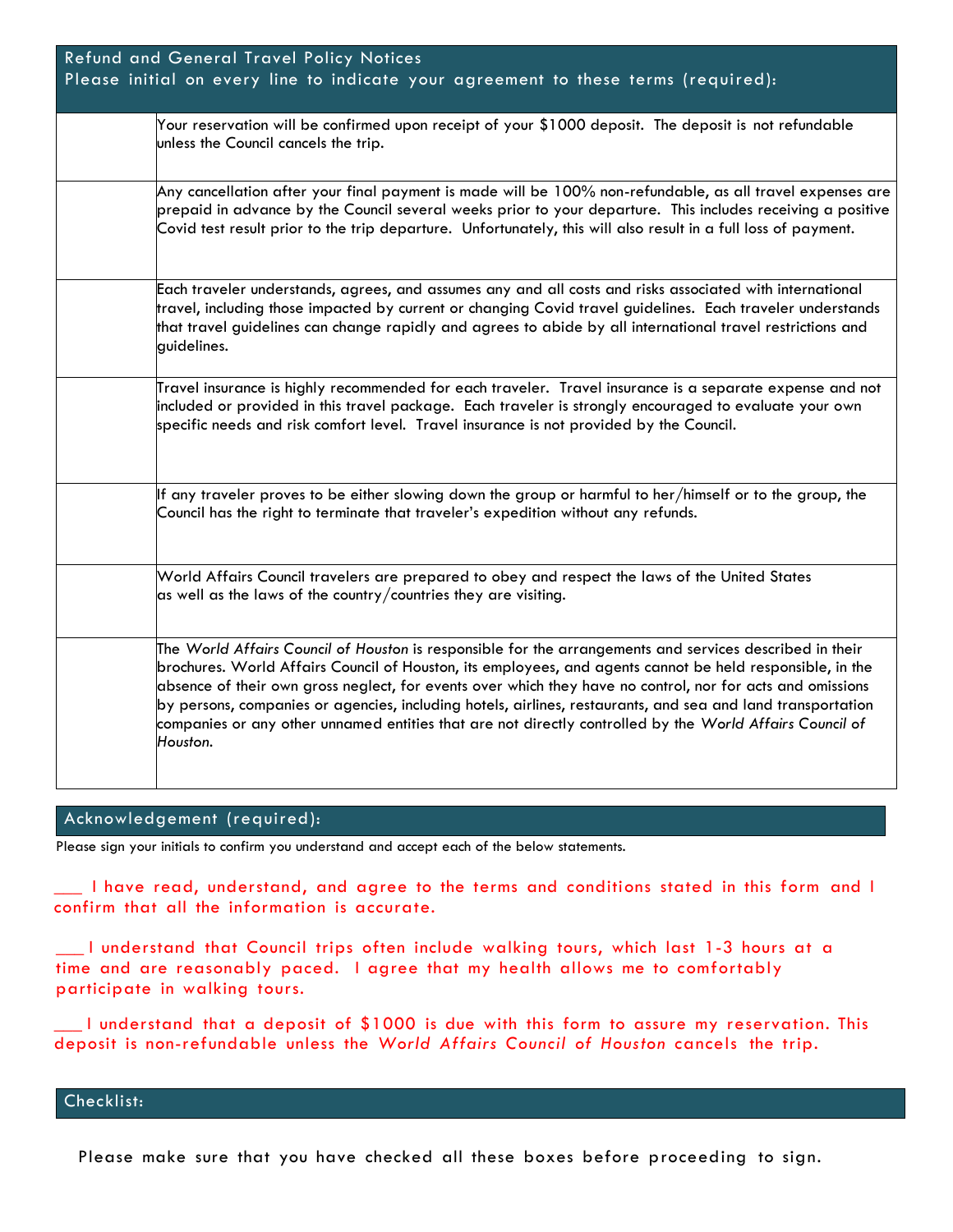| Have you submitted a color photocopy/scan of your passport?              |
|--------------------------------------------------------------------------|
| Have you submitted a color photocopy/scan of your health insurance card? |
| Have you submitted a photocopy/scan of your COVID 19 Vaccination Card?   |
| Have you filled in all required fields of this trip commitment form?     |
| Have you submitted a short personal bio (2-3 sentences)? (Below)         |
| Personal Bio:                                                            |
|                                                                          |
|                                                                          |
|                                                                          |

I accept the above expectations and responsibilities in full and acknowledge that by traveling with the World Affairs Council of Greater Houston, I am representing this organization and its members in a positive and respectful manner. I have completed this application fully and accurately to the best of my knowledge.

| Signature:       |  |
|------------------|--|
| Printed<br>Name: |  |
| Date:            |  |

| Comments - Please share anything additional you would like us to know: |  |
|------------------------------------------------------------------------|--|
|                                                                        |  |
|                                                                        |  |

Send completed *Trip Commitment Form, a color copy of your passport, a color copy of your health insurance card, and COVID-19 vaccination card* via the following:

| Email to:   travel@wachouston.org                                                                              |
|----------------------------------------------------------------------------------------------------------------|
| Fax to: 713-522-7811                                                                                           |
| Mail to:   World Affairs Council of Houston<br>2500 East T. C. Jester Blvd., Suite 350<br>Houston, Texas 77008 |